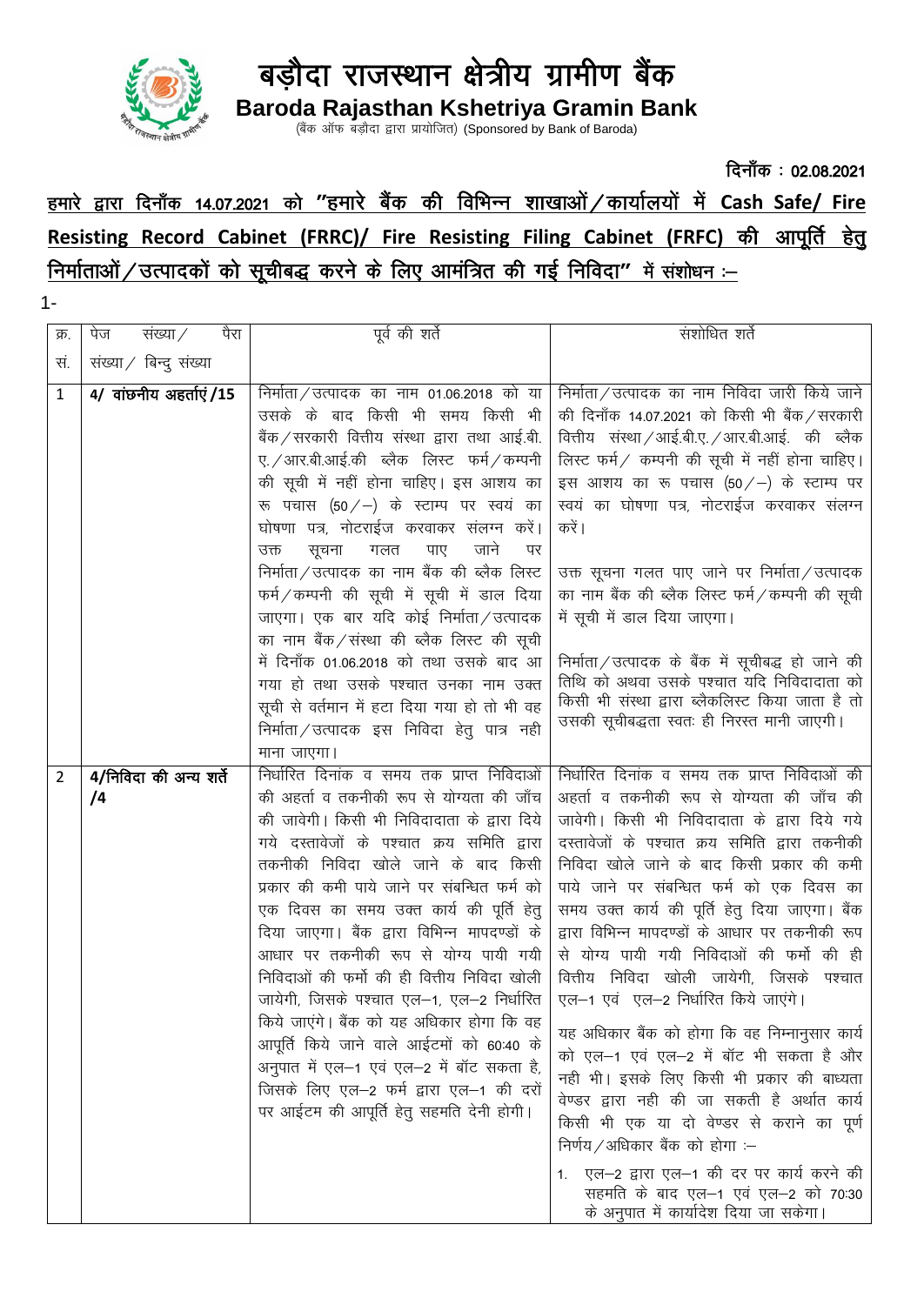

**Baroda Rajasthan Kshetriya Gramin Bank** (बैंक ऑफ बड़ौदा द्वारा प्रायोजित) (Sponsored by Bank of Baroda)

| 3 | 5/निविदा की अन्य शर्ते                 | Cash Safe/ Fire Resisting Record                                                   | Cash Safe/ Fire Resisting Record Cabinet                                                      |
|---|----------------------------------------|------------------------------------------------------------------------------------|-----------------------------------------------------------------------------------------------|
|   | $\sqrt{7}$                             | Cabinet (FRRC)/ Fire Resisting Filing                                              | (FRRC)/ Fire Resisting Filing Cabinet                                                         |
|   |                                        | Cabinet (FRFC) की आपूर्ति शाखा परिसर में,                                          | (FRFC) की आपूर्ति शाखा परिसर में, उनके द्वारा                                                 |
|   |                                        | उनके द्वारा बताये गये अनुसार करनी होगी।                                            | बताये गये अनुसार स्थान पर करनी होगी। कैश                                                      |
|   |                                        | कैश सेफ A Class अथवा A+ Class होनी                                                 | सेफ A Class या A+ Class या AA Class होनी                                                      |
|   |                                        | चाहिए। बैंक अपनी आवश्यकतानुसार A Class                                             | चाहिए । बैंक अपनी आवश्यकतानुसार A अथवा A+                                                     |
|   |                                        | अथवा A+ Class अथवा दोनों क्रय करने का                                              | अथवा AA Class सेफ क्रय करने का अधिकार                                                         |
|   |                                        | अधिकार रखता है। अतः निविदाकर्त्ता A Class                                          | रखता है। अतः निविदाकर्त्ता A अथवा A+ अथवा                                                     |
|   |                                        | अथवा A+ दोनों श्रेणी की दरें प्रस्तुत करें।                                        | AA Class श्रेणी की दरें प्रस्तुत करें।                                                        |
| 4 | 5/निविदा की अन्य शर्ते                 | क्रयादेश के अनुसार Cash Safe/ Fire                                                 | क्रयादेश के अनुसार Cash Safe/ Fire Resisting                                                  |
|   | /10                                    | Resisting Record Cabinet (FRRC)/ Fire                                              | Record Cabinet (FRRC)/ Fire Resisting                                                         |
|   |                                        | Resisting Filing Cabinet (FRFC) की                                                 | Filing Cabinet (FRFC) की आपूर्ति अधिकतम 30                                                    |
|   |                                        | आपूर्ति अधिकतम 20 दिन में करवानी होगी।                                             | दिन में करवानी होगी। आपूर्ति में विलम्ब हेतु प्रति 7                                          |
|   |                                        | आपूर्ति में विलम्ब हेतु प्रति 7 दिवस की देरी पर                                    | दिवस की देरी पर क्रय आदेश राशि की 1 प्रतिशत                                                   |
|   |                                        | क्रय आदेश राशि की 1 प्रतिशत पेनल्टी लगाने                                          | पेनल्टी लगाने हेतु बैंक को अधिकार होगा जो कि                                                  |
|   |                                        | हेतू बैंक को अधिकार होगा जो कि क्रयादेश<br>राशि के 10 प्रतिशत तक लगायी जा सकती है। | क्रयादेश राशि के 10 प्रतिशत तक लगायी जा<br>सकती है।                                           |
| 5 | 6/निविदा की अन्य शर्ते                 | New Point Added                                                                    | निर्माता / उत्पादक की कम्पनी में 50 प्रतिशत या                                                |
|   |                                        |                                                                                    | इससे अधिक की हिस्सेदारी Foreign Entity की                                                     |
|   |                                        |                                                                                    | नही होनी चाहिए।                                                                               |
| 6 | 6/निविदा की अन्य शर्ते                 | New Point Added                                                                    | बैंक द्वारा अभी आपूर्तिकर्त्ताओं को सूचीबद्ध किया जा                                          |
|   |                                        |                                                                                    | रहा है तथा क्रयादेश देने से पूर्व नियमानुसार Gem                                              |
|   |                                        |                                                                                    | पोर्टल पर आईटम की दर्रों की जानकारी की<br>जाएगी।                                              |
|   |                                        |                                                                                    |                                                                                               |
|   |                                        |                                                                                    | तत्पश्चात सूचीबद्ध आपूतिकर्त्ता अथवा Gem पोर्टल<br>पर उपलब्ध आपूर्तिकर्ता को निविदा शर्तो एवं |
|   |                                        |                                                                                    | न्यूनतम दरों के अनुसार क्रयादेश दिये जाएंगे।                                                  |
| 7 | 7/Specification of                     | New Point Added                                                                    | Cash Safe का Volume 342 litre होना चाहिए                                                      |
|   | <b>Cash Safe</b>                       |                                                                                    | जिसमें 5% तक का Variation (Positive or                                                        |
|   | (Annexure-I)                           |                                                                                    | Negetive) हो सकता है।                                                                         |
| 8 | 7/Specification of<br><b>Cash Safe</b> | The safe shall have BIS Label of Class<br>A having Torch & Tool Resisting          | The safe shall have BIS Label of Class A<br>having Torch & Tool Resisting capacity            |
|   | (Annexure-I)                           | capacity on all six sides for                                                      | on all six sides for minimum 30                                                               |
|   |                                        | minimum 30 minutes each.<br>The safe shall have BIS Label of Class                 | minutes each.                                                                                 |
|   |                                        | A+ having Torch & Tool Resisting                                                   | The safe shall have BIS Label of Class                                                        |
|   |                                        | capacity on all six sides for                                                      | A+ having Torch & Tool Resisting                                                              |
|   |                                        | minimum 45 minutes each                                                            | capacity on all six sides for minimum<br>45 minutes each                                      |
|   |                                        |                                                                                    |                                                                                               |
|   |                                        |                                                                                    | The safe shall have BIS Label of Class                                                        |
|   |                                        |                                                                                    | AA having Torch & Tool Resisting<br>capacity on all six sides for minimum                     |
|   |                                        |                                                                                    | 60 minutes each                                                                               |
| 9 | 10/Specifications of                   | The FRFC drawer and body shall have                                                | Points Removed (उक्त बिन्दुं ⁄ शर्त<br>को                                                     |
|   | <b>FRFC (Annexure-III)</b>             | tongue-and-Groove<br>type<br>0f                                                    | हटाया गया है।)                                                                                |
|   |                                        | construction to resist ingress of hot                                              |                                                                                               |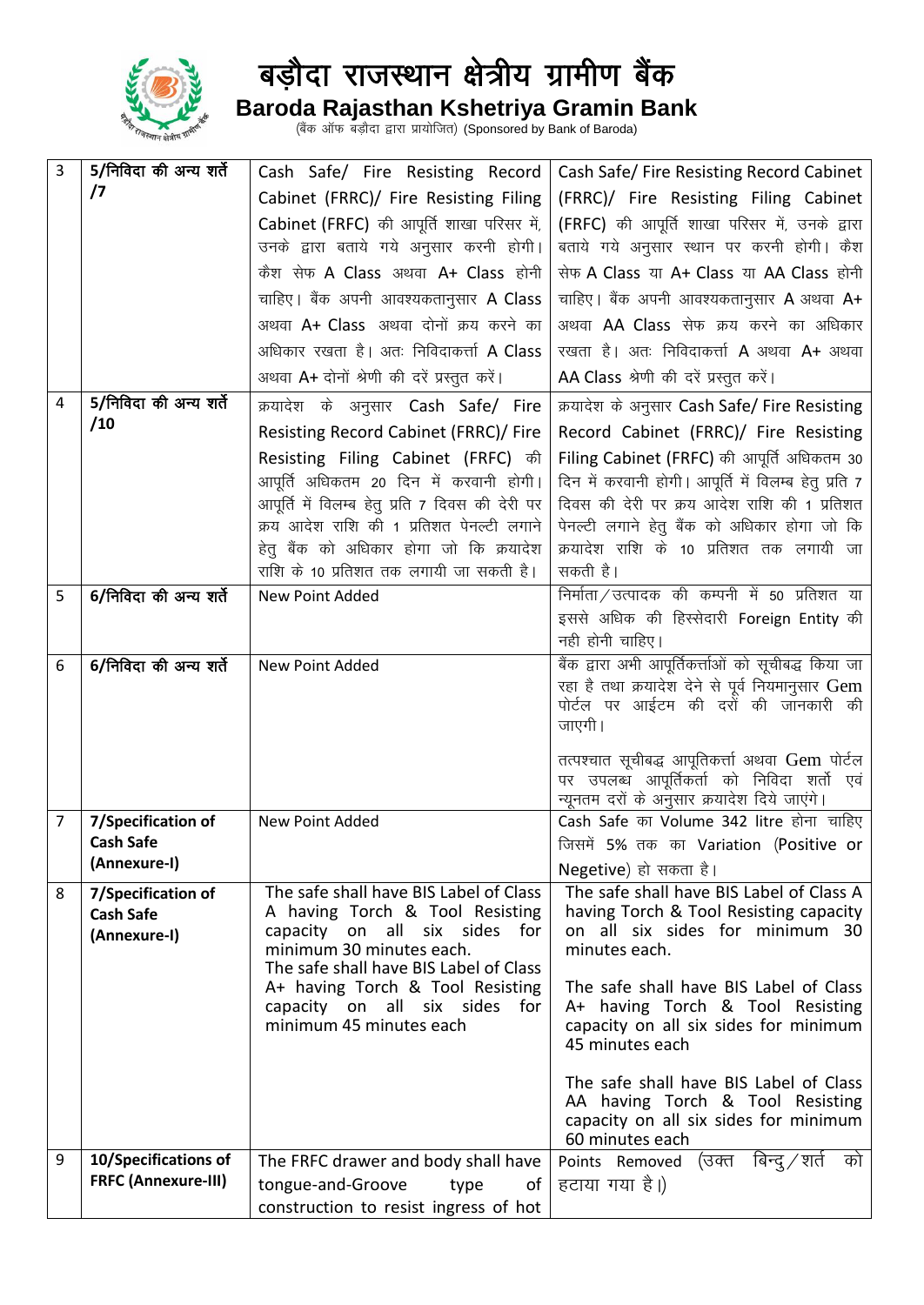

## **Baroda Rajasthan Kshetriya Gramin Bank**

(बैंक ऑफ बड़ौदा द्वारा प्रायोजित) (Sponsored by Bank of Baroda)

|                             | gases.                                  |                                                                                  |
|-----------------------------|-----------------------------------------|----------------------------------------------------------------------------------|
| $10 \mid 12$ /Financial Bid | <b>Financial Bid</b>                    | Financial Bid में परिवर्तन किया गया है, जिसका                                    |
|                             |                                         | पेज संलग्न है।                                                                   |
| $11$   $13$ /तकनीकी निविदा  | किसी                                    | Nationalize Bank या Private Bank   किसी Nationalized Bank या Private Bank द्वारा |
| जॉच सूची/5                  | द्वारा जारी रू 100.00 लाख का $Solvency$ | जारी रू 200.00 लाख का Solvency सर्टिफिकेट                                        |
|                             | सर्टिफिकेट (प्रति संलग्न करें)          | (प्रति संलग्न करें)                                                              |

2-

| क्र. स. | विवरण                                            | पर्व की शर्त               | संशोधित शर्त              |
|---------|--------------------------------------------------|----------------------------|---------------------------|
|         | Last date and time for<br>submission             | 04-08-2021 up to 05:.00 PM | 16-08-2021 up to 02 00 PM |
|         | Date and Time of opening<br><b>Technical Bid</b> | 05-08-2021 11.00 Hrs.      | 16-08-2021 03.00 PM       |
| 3       | Date and Time of opening<br><b>Financial Bid</b> | 07-08-2021 11.00 Hrs.      | 18-08-2021 03.30 PM       |

3- निविदा की अन्य शर्ते यथावत रहेंगी।

#### महाप्रबन्धक